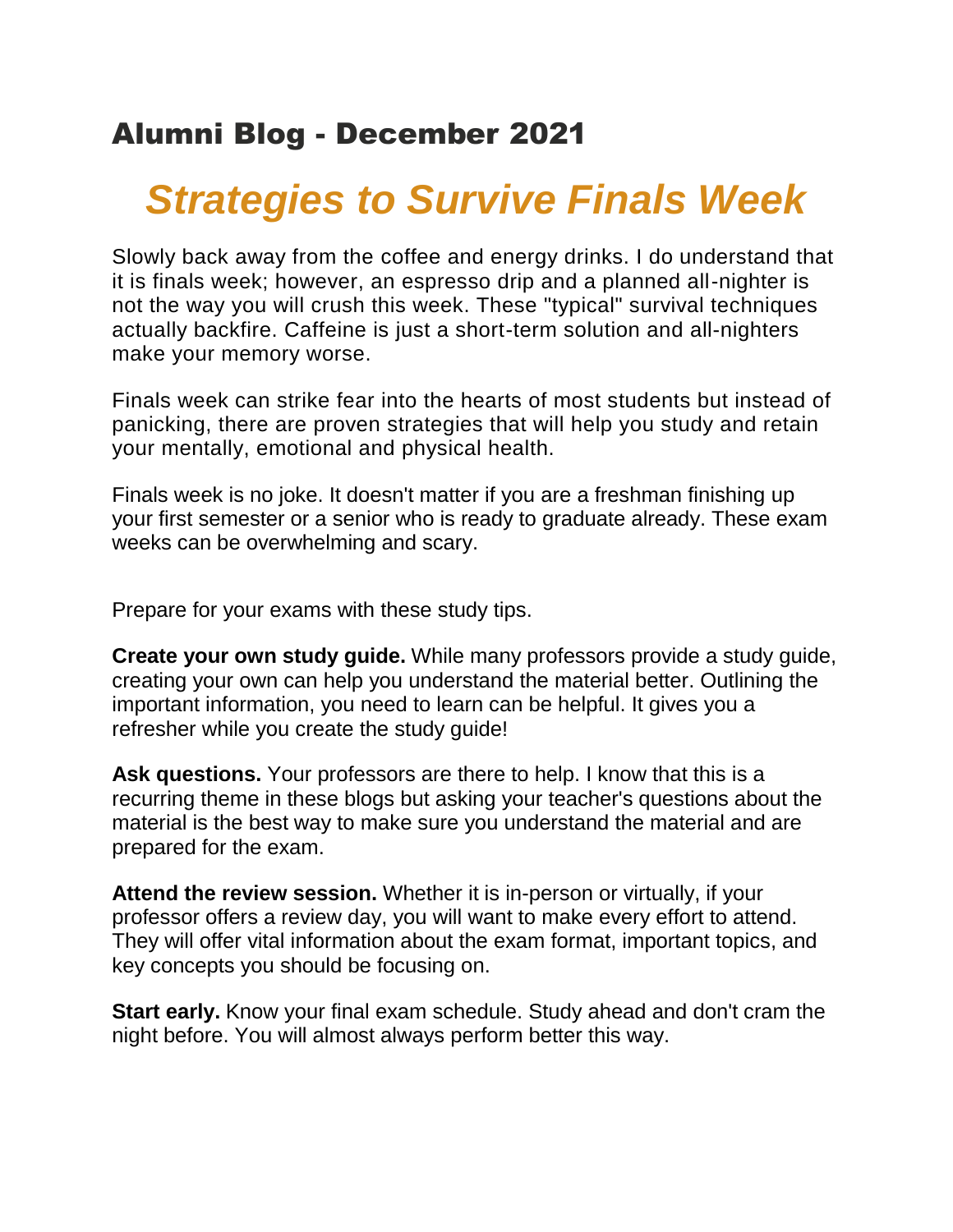**Clear your space of distractions.** If you get distracted easily make sure to place yourself in an environment that prevents that from happening. Silence your phone, put it on 'do not disturb' mode, or just put it away. Resist the urge to browse websites not related to your course material. Download your resources ahead of time (maybe even think of turning off your internet when you're ready to begin to help keep you focused.

**Organize a study group.** It can be helpful to study in groups- sometimes. Evaluate whether or not that is your learning style and if it will truly help you. If so, this may be a vital way for you to learn the material.

**Study what is not on the study guide.** It's annoying but study guides aren't always comprehensive- they're just suggestions of the main concepts to learn. Use your study guide for its intended purpose: a guide. Be sure to fill in the blanks with related information.



**Find the right space.** Studying in your room may sometimes be a bad idea. That is the place you normally go to relax and stream entertainment. Go to a different location, one that won't be distracting, like the lobby of your dorm, the library, or some quiet coffee place. Don't be afraid to venture out and try studying at a new location. Sometimes change in scenery can help revamp your focus.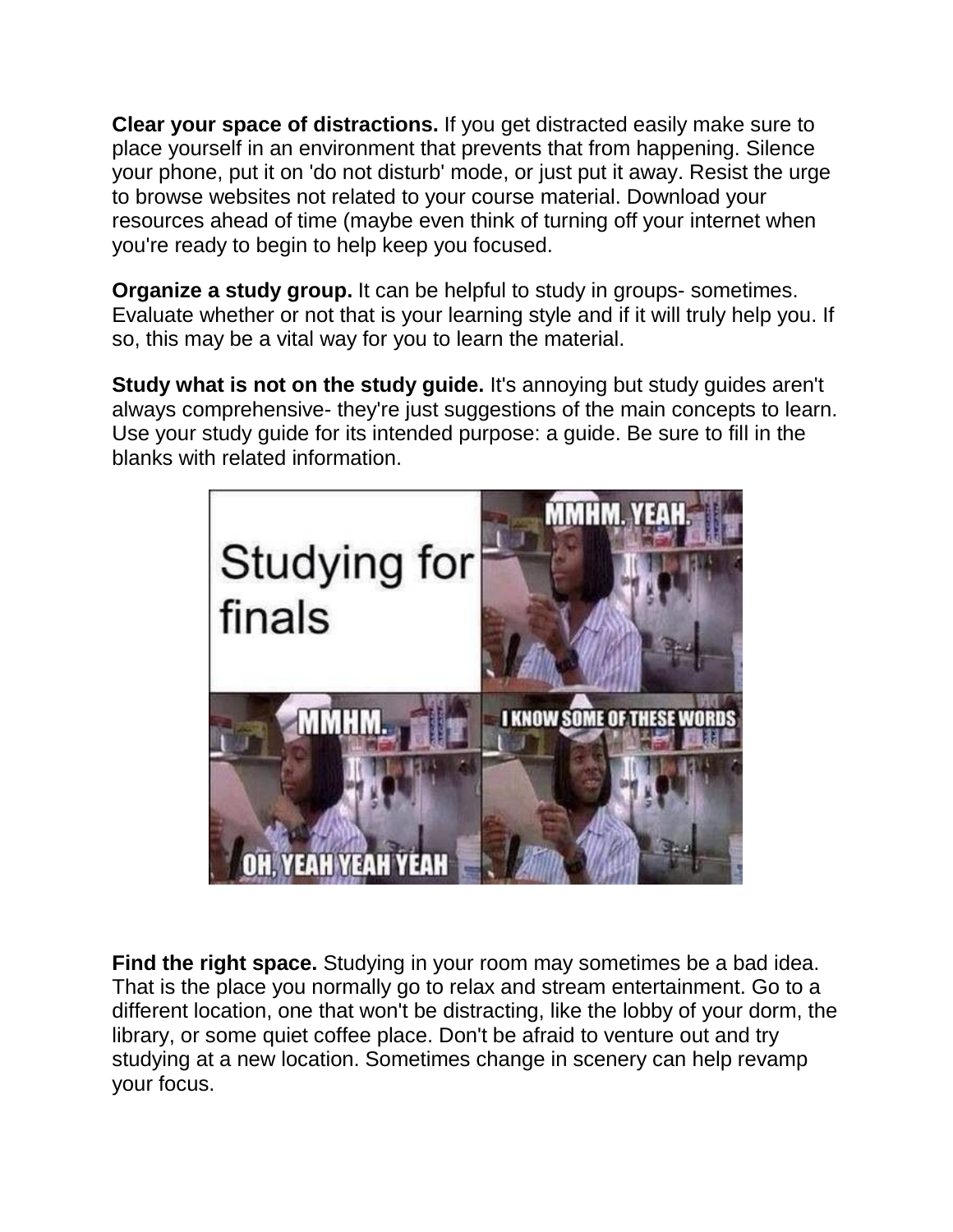**Take breaks.** You won't be able to memorize or comprehend all the material at once (shocker I know). Balance is key- ensuring that you reward your hard earned learning with study break times to recharge and relax.

**Eat right.** Even though there isn't a magic food source that will help you ace all of these finals, it is important to fuel your body with high protein food rather than relying on that cup of coffee to give you the energy you need. Consider these following protein snacks this week: Greek yogurt with nuts or seeds, cheese and crackers, rice cakes and nut butter, hard-boiled egg and popcorn, apples and peanut butter, hummus and veggies (bell peppers, cucumbers, carrots), cottage cheese and fruit, and trail mix.

**Stay well rested.** There is a lot to be said about a good night's sleep. Make sure you get in some hours of sleep so that you can be fully focused during your exam.

**Prioritize your study time.** Some exams will be more difficult than others, while others will be easier. Some may even be worth more of your grade than others. Make sure to evaluate all of your exams to consider all of the factors so you can study accordingly.

**Study for the style of exam**. An effective study technique is to practice the exam as it will be delivered. If it's multiple choice, you will need to know definitions and concepts. For essay exams, focus on your understanding of all the concepts presented, with examples in mind.

**Get outside.** Go get some fresh air! Outside time can be good for your mental health. Physical activity helps reduce stress and something as simple as a 10 minute walk between study sessions can clear your mind.